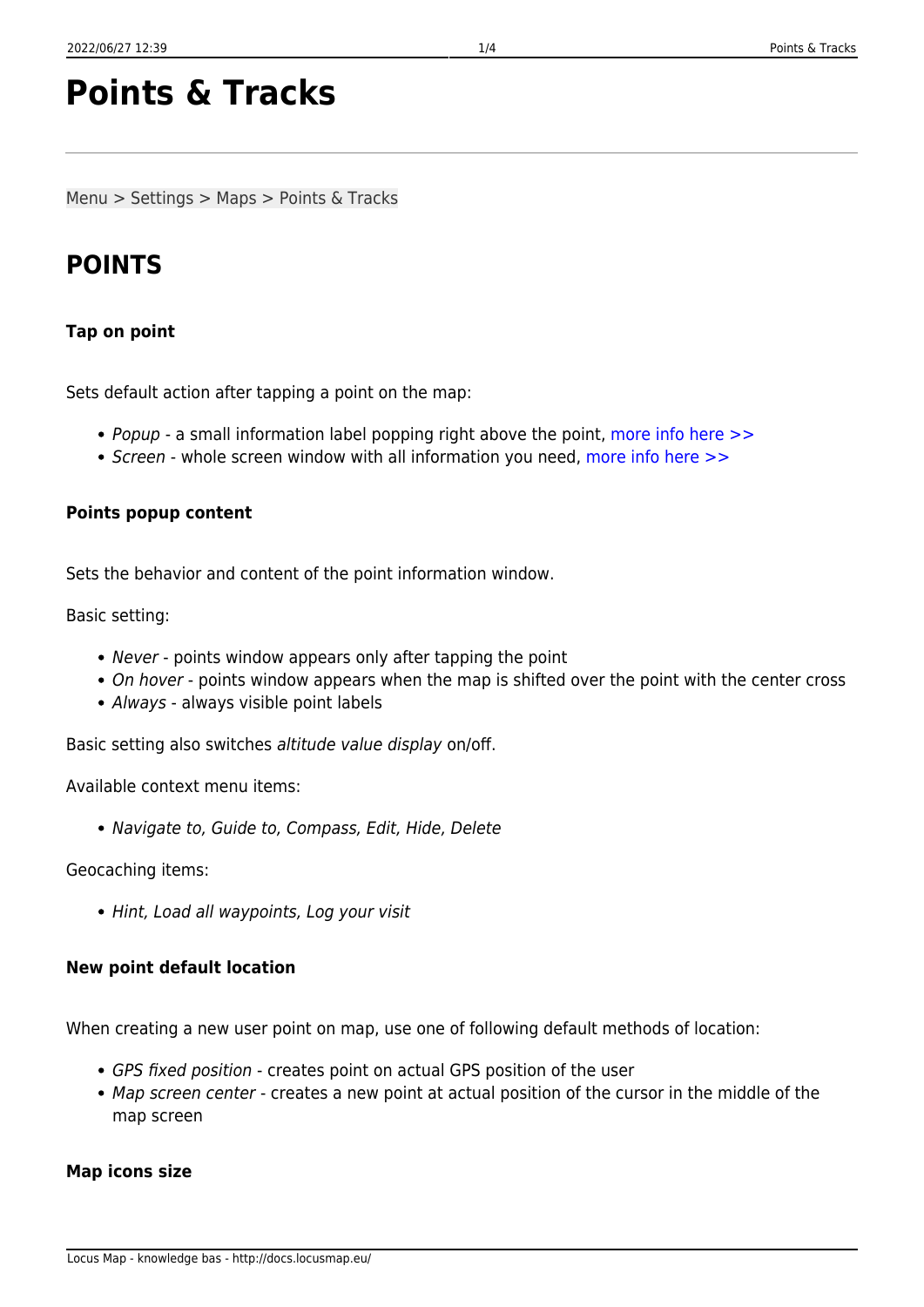Sets size of icons on the map from 50 to 300% of a normal size.

# **TRACKS**

### **Tap on track**

Sets default action after tapping a track:

- Popup a small information label popping right above the track, more info here  $\gg$
- Screen whole screen window with all information about the track, [more info here >>](http://docs.locusmap.eu/doku.php?id=manual:user_guide:tracks:management#track_detail_screen)
- Edit mode a small label plus bottombar with editing options

#### **Track pop-up content**

Sets a label at a track starting point:

- Do not show starting point is without label
- Simple label shows only date/time of start
- Complex label shows date/time of start, distance passed, total positive and negative elevation

And available items in the track popup window - trackpoint No., display on chart, track detail, edit, edit on map, navigation/guidance, hide and delete

|                                | <b>THE TRACKS POPUP CONTENT</b> | x |
|--------------------------------|---------------------------------|---|
| <b>BASIC SETTINGS</b>          |                                 |   |
|                                | Labels on map   Do not show     |   |
| Distance to GPS, Recorded time |                                 |   |
| <b>CONTEXT MENU</b>            |                                 |   |
| TRACKPOINT                     |                                 |   |
| Φ                              | Trackpoint                      | ✓ |
| <b>And</b>                     | Display on chart                | ⊓ |
| <b>TRACK</b>                   |                                 |   |
| ⊙                              | <b>Track detail</b>             | ✓ |
| I                              | Edit                            | □ |
| ľ                              | Edit on map                     | ☑ |
|                                | Navigation / guidance           | ☑ |
| σú                             | Hide                            | ▽ |
|                                |                                 |   |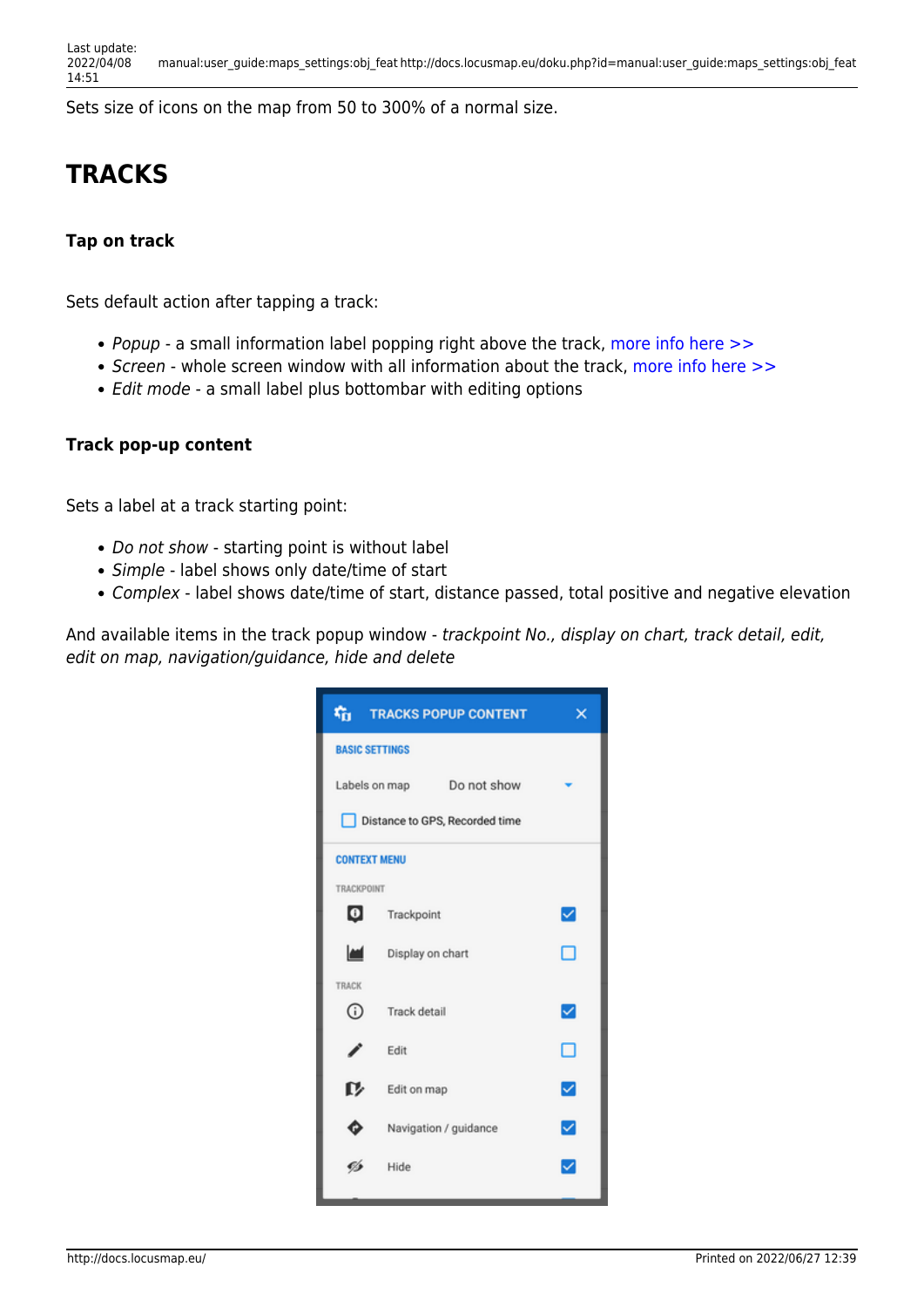### **Track icons**

Defines start/stop icons of visible tracks:

- No symbol
- Dot
- $\cdot$  Icon

### **Track color and transparency**

Basic setting of color and transparency of all tracks and routes **globally** for the whole app. There are two color selection modes - **basic** and **advanced**.